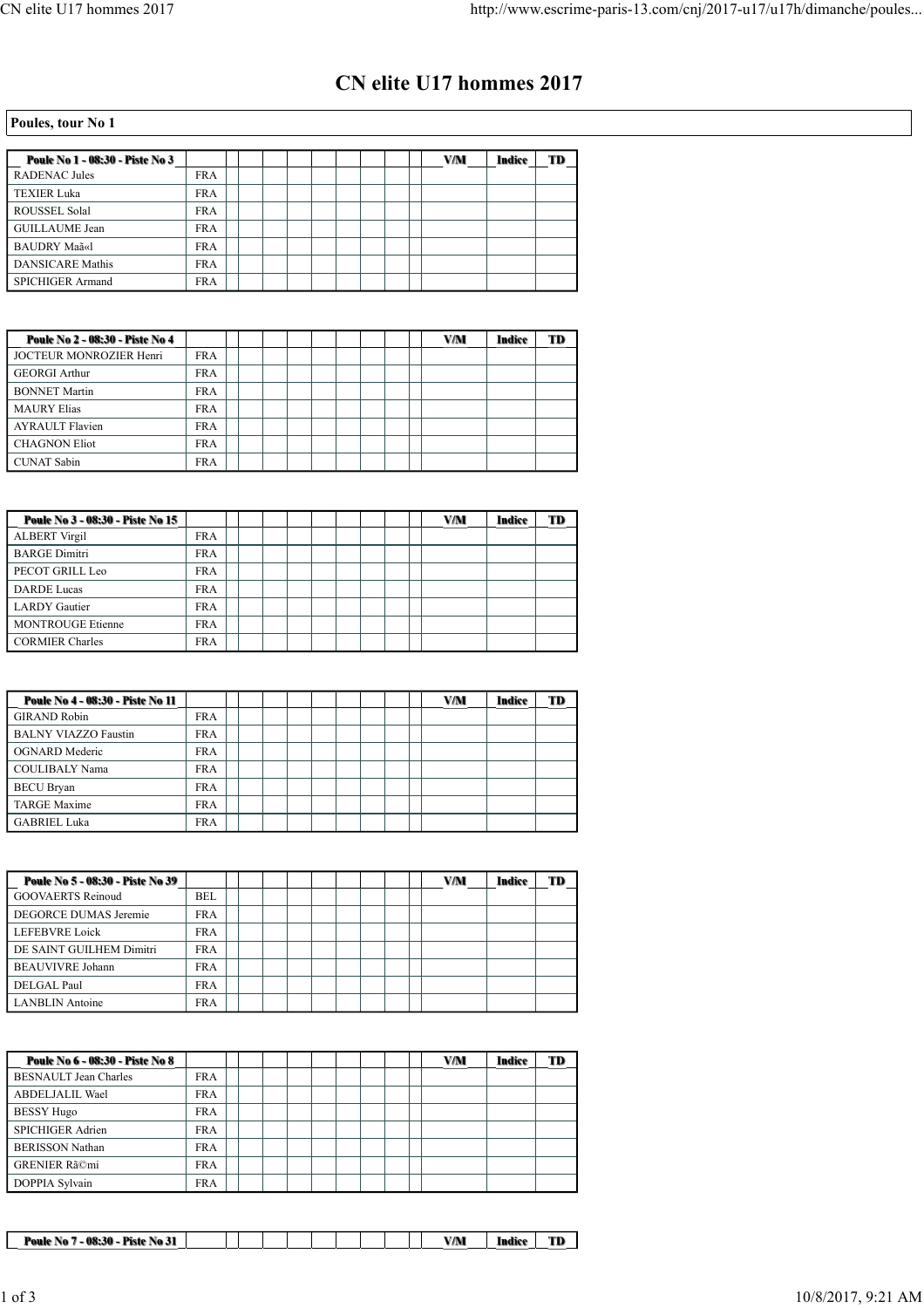| <b>MARMOUGET Nicolas</b> | FR A |
|--------------------------|------|
| <b>BIBRON</b> Axel       | FR A |
| <b>HENRION Flavien</b>   | FR A |
| FRAVALO Yann             | FR A |
| JACOUEMET Lenaic         | FR A |
| <b>BRUNNER Remi</b>      | FR A |
| <b>MOREAU Paul Louis</b> | FR A |

| Poule No 8 - 08:30 - Piste No 19 |            |  |  |  |  | VM | Indice | TD |
|----------------------------------|------------|--|--|--|--|----|--------|----|
| <b>ESNOUX</b> Augustin           | <b>FRA</b> |  |  |  |  |    |        |    |
| <b>ROCH Lancelot</b>             | <b>FRA</b> |  |  |  |  |    |        |    |
| <b>CARASENA Cameron</b>          | <b>FRA</b> |  |  |  |  |    |        |    |
| <b>ROUFF Denis</b>               | FR A       |  |  |  |  |    |        |    |
| <b>EBERHARDT</b> Julien          | <b>FRA</b> |  |  |  |  |    |        |    |
| <b>BAUDCHON Florent</b>          | <b>FRA</b> |  |  |  |  |    |        |    |
| MUSSOT Louis James               | <b>FRA</b> |  |  |  |  |    |        |    |

| Poule No 9 - 08:30 - Piste No 42 |            |  |  |  |  | VM | Indice | TD |
|----------------------------------|------------|--|--|--|--|----|--------|----|
| <b>LHUISSIER Baptiste</b>        | <b>FRA</b> |  |  |  |  |    |        |    |
| EICH GOZZI Aymeric               | <b>FRA</b> |  |  |  |  |    |        |    |
| <b>GAINET Simon</b>              | <b>FRA</b> |  |  |  |  |    |        |    |
| <b>BLONDEL Mathis</b>            | <b>FRA</b> |  |  |  |  |    |        |    |
| <b>HENRY Nicolas</b>             | <b>FRA</b> |  |  |  |  |    |        |    |
| <b>ADAM</b> Maxime               | <b>FRA</b> |  |  |  |  |    |        |    |
| LANGLOIS Julien                  | <b>FRA</b> |  |  |  |  |    |        |    |

| Poule No 10 - 08:30 - Piste No 23 |            |  |  |  |  | VM | Indice | TD |
|-----------------------------------|------------|--|--|--|--|----|--------|----|
| <b>IZABELLE Paul</b>              | <b>FRA</b> |  |  |  |  |    |        |    |
| <b>MIDELTON Enzo</b>              | <b>FRA</b> |  |  |  |  |    |        |    |
| VASSAS Jonas                      | <b>FRA</b> |  |  |  |  |    |        |    |
| <b>MIOMANDRE Charles</b>          | <b>FRA</b> |  |  |  |  |    |        |    |
| <b>CARBONE Sonny</b>              | <b>FRA</b> |  |  |  |  |    |        |    |
| <b>FOURNY Antoine</b>             | <b>FRA</b> |  |  |  |  |    |        |    |
| EL RHAZZOULY Amir                 | <b>FRA</b> |  |  |  |  |    |        |    |

| Poule No 11 - 08:30 - Piste No 24 |            |  |  |  |  | VM | Indice | TD |
|-----------------------------------|------------|--|--|--|--|----|--------|----|
| <b>BRISSY Martin</b>              | <b>FRA</b> |  |  |  |  |    |        |    |
| <b>GOUGAULT Tam</b>               | <b>FRA</b> |  |  |  |  |    |        |    |
| <b>ROGER Constant</b>             | FR A       |  |  |  |  |    |        |    |
| <b>EMERY Felix</b>                | <b>FRA</b> |  |  |  |  |    |        |    |
| DUMOND Leo                        | FR A       |  |  |  |  |    |        |    |
| LE CHEVILLER Louis                | FR A       |  |  |  |  |    |        |    |
| LE BOUQUIN Nicolas                | <b>FRA</b> |  |  |  |  |    |        |    |

| Poule No 12 - 08:30 - Piste No 27 |            |  |  |  |  | VM | Indice | TD |
|-----------------------------------|------------|--|--|--|--|----|--------|----|
| <b>TURCHI Kenzo</b>               | <b>FRA</b> |  |  |  |  |    |        |    |
| <b>BONNET Adrien</b>              | <b>FRA</b> |  |  |  |  |    |        |    |
| EL IDRISSI Yaã«l                  | <b>FRA</b> |  |  |  |  |    |        |    |
| <b>TASSION</b> Enguerrand         | FR A       |  |  |  |  |    |        |    |
| VAN DE MERGHEL Robin              | FR A       |  |  |  |  |    |        |    |
| <b>TESTENIERE Matteo</b>          | <b>FRA</b> |  |  |  |  |    |        |    |
| <b>LAURIA</b> Enrico              | <b>FRA</b> |  |  |  |  |    |        |    |

| Poule No 13 - 08:30 - Piste No 28 |            |  |  |  |  | VM | <b>Indice</b> | TD |
|-----------------------------------|------------|--|--|--|--|----|---------------|----|
| PICARD Mathieu                    | <b>FRA</b> |  |  |  |  |    |               |    |
| <b>BEGLEY</b> Jacob               | <b>FRA</b> |  |  |  |  |    |               |    |
| <b>FOURNIER Noe</b>               | FR A       |  |  |  |  |    |               |    |
| <b>GASCHET</b> Antoine            | <b>FRA</b> |  |  |  |  |    |               |    |
| <b>ELUSUE</b> Geoffrey            | FR A       |  |  |  |  |    |               |    |
| <b>CHAUMARTIN Aristhe</b>         | <b>FRA</b> |  |  |  |  |    |               |    |